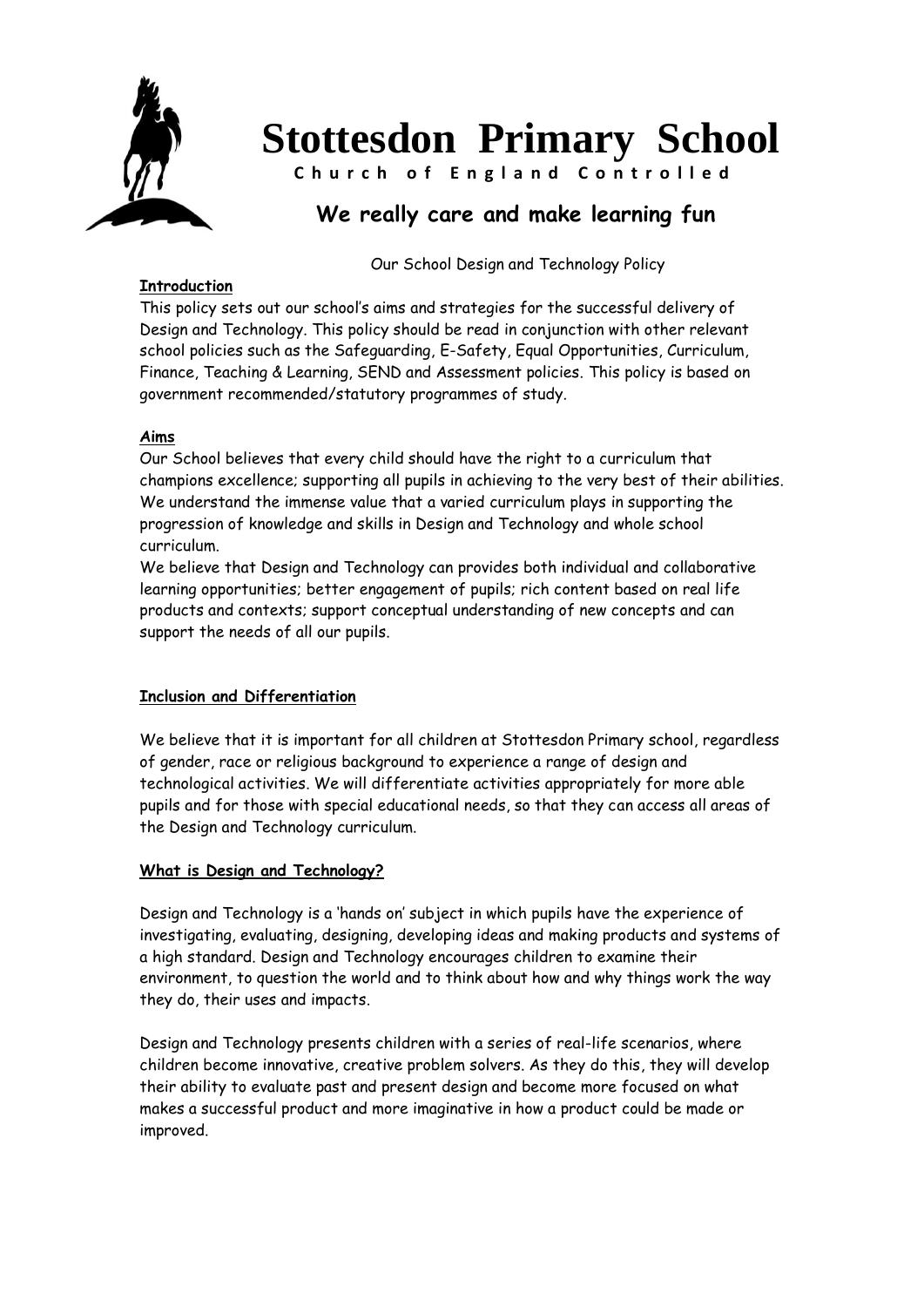Design and Technology should draw on the child's knowledge and experience from all curriculum areas, particularly English, Maths, Science, Art and ICT. When the child is drawing upon these skills, they should maintain their high standards of learning in relation to year related expectations.

At Stottesdon Primary, we strive to make Design and Technology a relevant, enjoyable and creative activity for all children.

#### **In Design and Technology we aim to:**

- Develop children's design and making skills.
- Develop their knowledge and understanding of the design process.
- Guide children to use an increasing range of techniques and processes with confidence.
- Develop their capability to make high quality products through combining their investigation, design, making and evaluation skills.
- Encourage children to be more aware of the ways in which everyday objects have been designed and made to meet people's needs.
- Equip children with the confidence and skills to use a range of tools and materials safely and effectively.
- To help children to develop their decisions when making choices and selecting materials, so that their product is fit for the purpose set in the design brief.
- To provide children with a range of engaging projects which will develop their skills with mechanical systems, structures, food, textiles and electrical systems.
- Develop children's confidence to make constructive self and peer evaluations of finished work.
- Provide opportunities to revisit and build on prior learning in Design and Technology, but also in other subjects that link across the curriculum.
- Where possible to use age related mathematical objectives to apply their skills to a real-life context (e.g. measuring, data collection).

#### **Curriculum**

As a school, we have chosen to use the Project Planner created by the Design and Technology Associate from Year 1 to Year 6. The scheme of work supports our teachers in delivering fun and engaging lessons, which help to raise standards and allows all pupils to achieve their full potential. We are confident that the scheme of work meets the national vision for Design and Computing. It provides immense flexibility to establish strong cross-curricular links and effective resources to develop staff subject knowledge. Teachers may wish to use other platforms/tools to deliver the curriculum and we support this as appropriate. By the end of Y6, we aim for children to be confident in the process of designing, making and evaluating a range of products using their technical knowledge for a range of technical areas (mechanical systems, structures, food, textiles and electrical systems).

To ensure good practice, each project should include these key process:

• Investigative and Evaluative Activities: where the children learn from a range of existing products and discover the uses of DT in the wider world.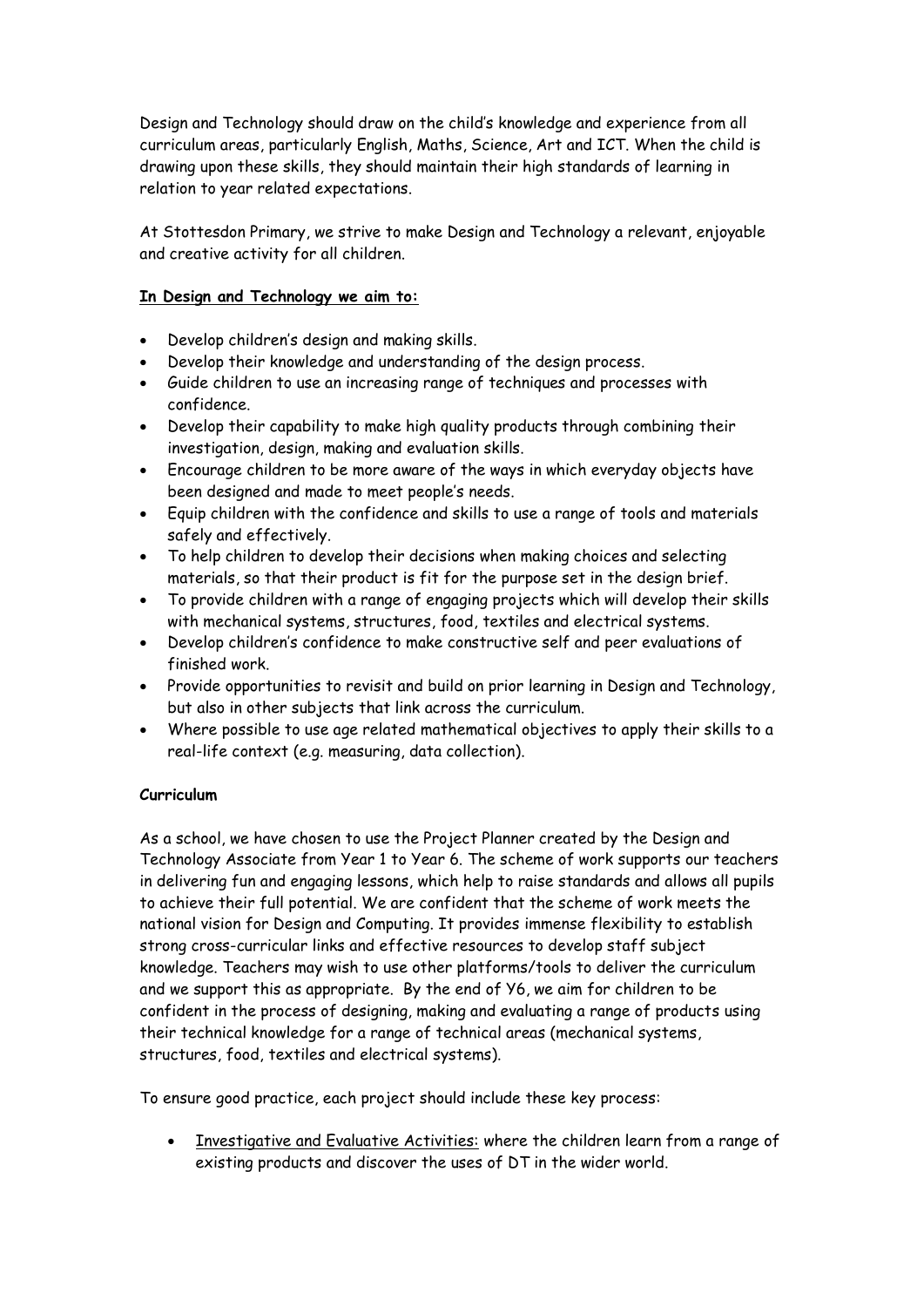- Focused Tasks: where the children are taught specific technical knowledge, designing skills and making skills.
- Design, Make and Evaluate Assignment: where the children create functional products with users and purposes in mind.

Our curriculum maps are in line with the National Curriculum and Project Planner Book, which details 6 essential skills, which should be carefully considered when planning DT projects. Different projects will have a different balance of these essential skills, but long-term planning should ensure that each essential skills is adequately addressed over the course of the school year or key stage. These six essential skills are:

- 1. User: the children should have a clear idea of who they are designing the products for and their needs.
- 2. Purpose: the children should know what the products they design and make are for.
- 3. Functionality: the children should design and make products that function in a particular way to be successful, so that products are both functional and aesthetically pleasing.
- 4. Design Decisions: the children need opportunities to make informed decisions about selecting materials, components and techniques, as well as deciding what form the products will take, how they will work, what task they will perform and who they are for.
- 5. Innovation: when designing and making, children need chance to innovate. Projects that encourage innovation should result in a range of design ideas and products being developed.
- 6. Authenticity: children should design and make products that are believable, real and meaningful to themselves.

#### **Expectations and Progression**

#### **For Foundation Stage:**

At Stottesdon Primary we aim to achieve quality in the Early Years of Design and Technology by following the guidelines below:

- Children have frequent opportunities to explore construction toys and kits.
- Children have frequent opportunities to develop practical skills with a range of materials for use both indoor and outdoor.
- Activities build on children's previous learning and understanding.
- Contexts are sometimes set by the children, sometimes by the teacher.
- Practical skills are sometimes taught directly.
- Developing key fine and gross motor skills that will enable the children to develop drawing, cutting and threading skills.
- The designing and making process is fluid.

These guidelines work together with the Early Years Foundation Stage.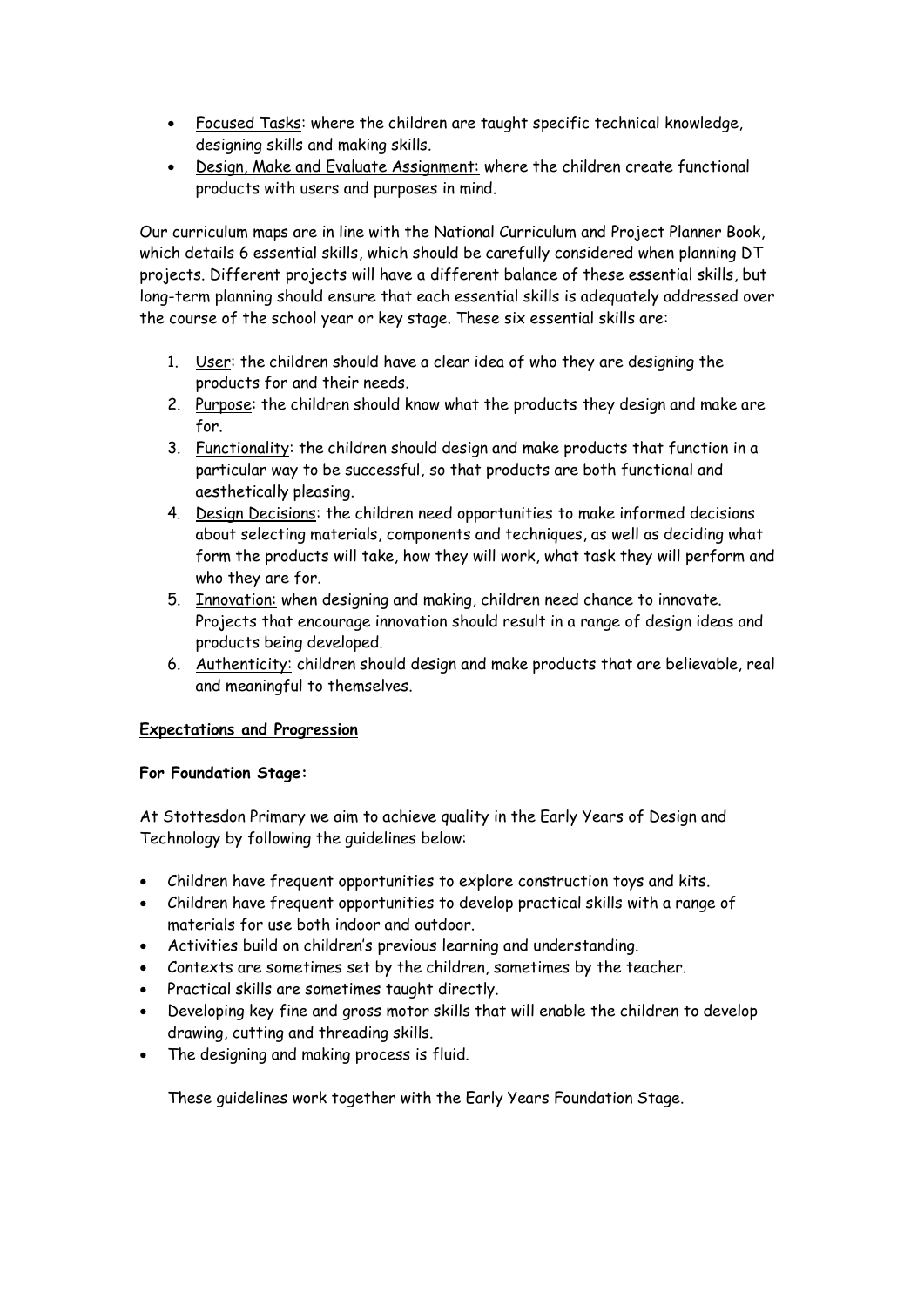# **Key Stage 1 Outcomes:**

#### *Design*

- design purposeful, functional, appealing products for themselves and other users based on design criteria
- generate, develop, model and communicate their ideas through talking, drawing, templates, mock-ups and, where appropriate, information and communication technology

#### *Make*

- select from and use a range of tools and equipment to perform practical tasks [for example, cutting, shaping, joining and finishing]
- select from and use a wide range of materials and components, including construction materials, textiles and ingredients, according to their characteristics

# *Evaluate*

- explore and evaluate a range of existing products
- evaluate their ideas and products against design criteria

# *Technical knowledge*

- build structures, exploring how they can be made stronger, stiffer and more stable
- explore and use mechanisms [for example, levers, sliders, wheels and axles], in their products.

# **Key Stage 2 Outcomes:**

*Design* 

- use research and develop design criteria to inform the design of innovative, functional, appealing products that are fit for purpose, aimed at particular individuals or groups
- generate, develop, model and communicate their ideas through discussion, annotated sketches, cross-sectional and exploded diagrams, prototypes, pattern pieces and computer-aided design

#### *Make*

- select from and use a wider range of tools and equipment to perform practical tasks [for example, cutting, shaping, joining and finishing], accurately
- select from and use a wider range of materials and components, including construction materials, textiles and ingredients, according to their functional properties and aesthetic qualities

#### *Evaluate*

• investigate and analyse a range of existing products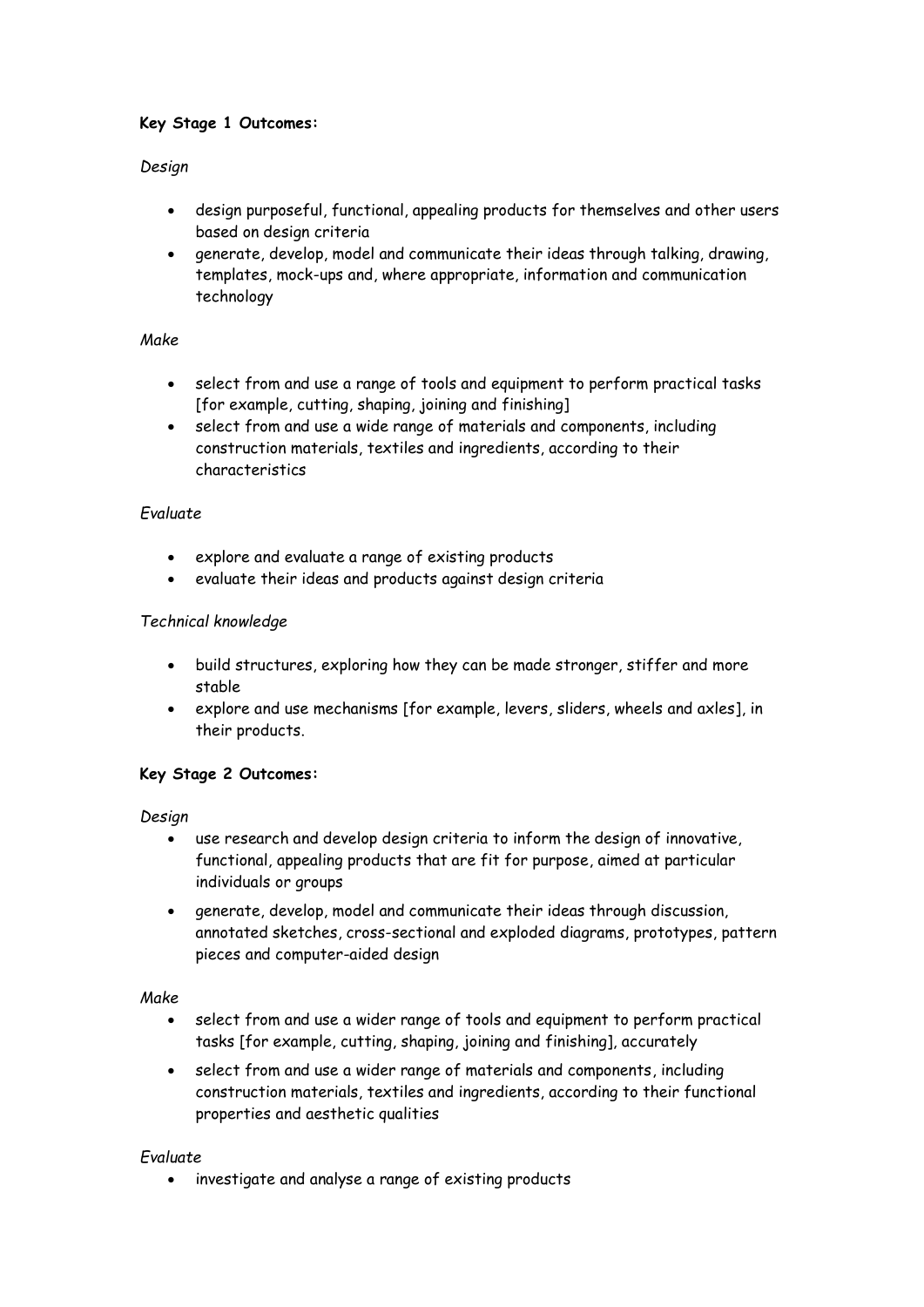- evaluate their ideas and products against their own design criteria and consider the views of others to improve their work
- understand how key events and individuals in design and technology have helped shape the world

#### *Technical knowledge*

- apply their understanding of how to strengthen, stiffen and reinforce more complex structures
- understand and use mechanical systems in their products [for example, gears, pulleys, cams, levers and linkages]
- understand and use electrical systems in their products [for example, series circuits incorporating switches, bulbs, buzzers and motors]
- apply their understanding of computing to program, monitor and control their products

#### **How is Design and Technology taught at Stottesdon Primary?**

- At Stottesdon Primary, Design and Technology is taught using our curriculum map, which sometimes refers to DT schemes of work from the Project Planner Book. Units of work have been chosen to complement topic work and are outlined on curriculum maps, therefore enabling potential cross-curricular links.
- We have carefully mapped the DT projects, so that children will have the opportunity to complete a range of different projects each year and that there is a clear progression across the projects, as the children progress through their schooling (please see [Design and Technology Skills Progression\)](Design%20and%20Technology%20Skills%20Progression%202020.docx).
- Depending upon the unit, Design and Technology can be taught as a block of lessons – within one week - or may be taught in a series of stand alone sessions over a period of weeks.
- A unit of work may be taught at a specialist workshop (eg at Enginuity, Ironbridge), with specialists leading the design and making process.
- Depending on the time of year and project, Lacon Childe has offered that we could use their facilities and technology to teach DT.

#### **Health and Safety**

Shropshire local authority guidance for specific resources and tools is comprehensive. This can be found on the Shropshire Learning Gateway/Curriculum/DT/Health and Safety. Teachers refer to this guidance when planning and delivering their units.

#### **Assessment:**

Teachers use assessment for learning opportunities throughout the design process in order to fully develop each child's skills in designing, making and evaluating. In addition, assessment for learning will be used to revisiting prior technical knowledge in order to develop their knowledge. Books are marked in line with the teaching and marking policy, which helps teachers to form their assessment judgements.